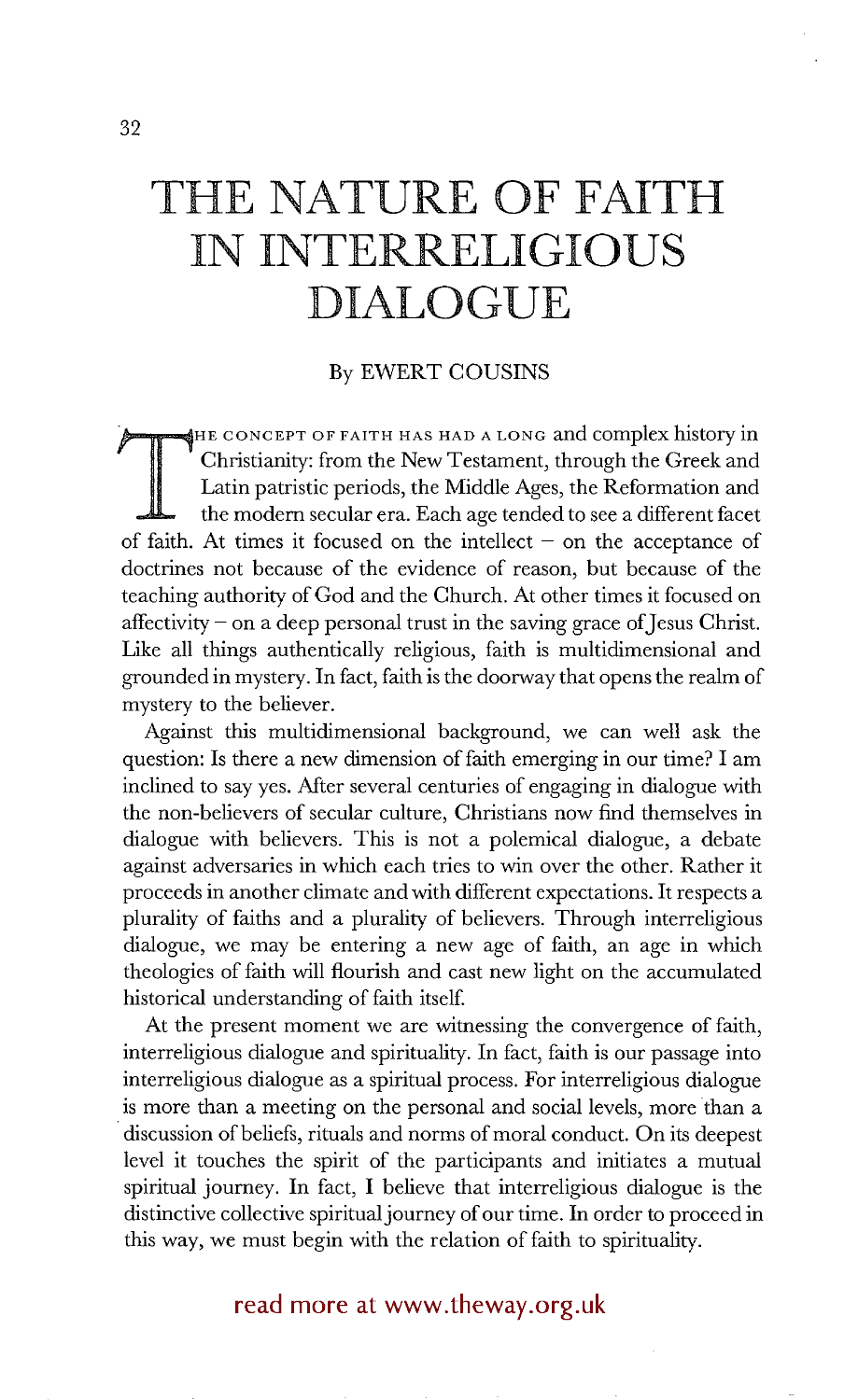## *Faith and spirituality*

One of the most distinctive phenomena of the latter part of the twentieth century has been the awakening of spirituality. It was brought to light largely in an interreligious context and has penetrated the process of interreligious dialogue. Zen masters and Hindu swamis, coming to the West in the 1960s, responded to the deep spiritual hunger of many westerners and provided them with teachings and practices that guided them into the spiritual journey. Interreligious conferences then drew upon the same spiritual resources as fuel for dialogue.

New publications disseminated spiritual wisdom. In the 1970s the multivolume series The Classics of Western Spirituality began to appear, and in the 1980s this was complemented by the series World Spirituality: An Encyclopedic History of the Religious Ouest.<sup>1</sup> In preparation for the planning of the latter series, the following definition of spirituality was sent to the editors and contributors. This project was completely interreligious with both the editors and the contributors chosen from the world's major religious traditions. I present this definition here not only to clarify the meaning of spirituality, but to provide the spiritual ground of faith and thus link faith with interreligious dialogue.

The series will focus on that inner dimension of the person called by certain traditions 'the spirit'. This spiritual core is the deepest center of the person. It is here that the person is open to a transcendent dimension; it is here that the person experiences ultimate reality. The series will explore the discovery of this core, the dynamics of its development and its journey to the ultimate goal. It will deal with prayer, spiritual direction, the various maps of the spiritual journey and the methods of advancement in the spiritual ascent.

Although focusing on spirituality, the series will have a crossdisciplinary perspective, drawing from psychology, sociology, history, philosophy, theology and other disciplines where these intersect spirituality.<sup>2</sup>

Note that the definition focuses on the deepest centre of the person and identifies this as the locus of spirituality. One could say that this is the point where the divine Spirit touches the human spirit. However it was thought best to avoid the terms 'divine Spirit' or 'God' in the definition since this statement was sent to all editors and contributors who included Buddhists, who do not make a positive metaphysical affirmation of the divine. Hence it was deemed wise to focus on the human person and not directly on the divine or transcendent realm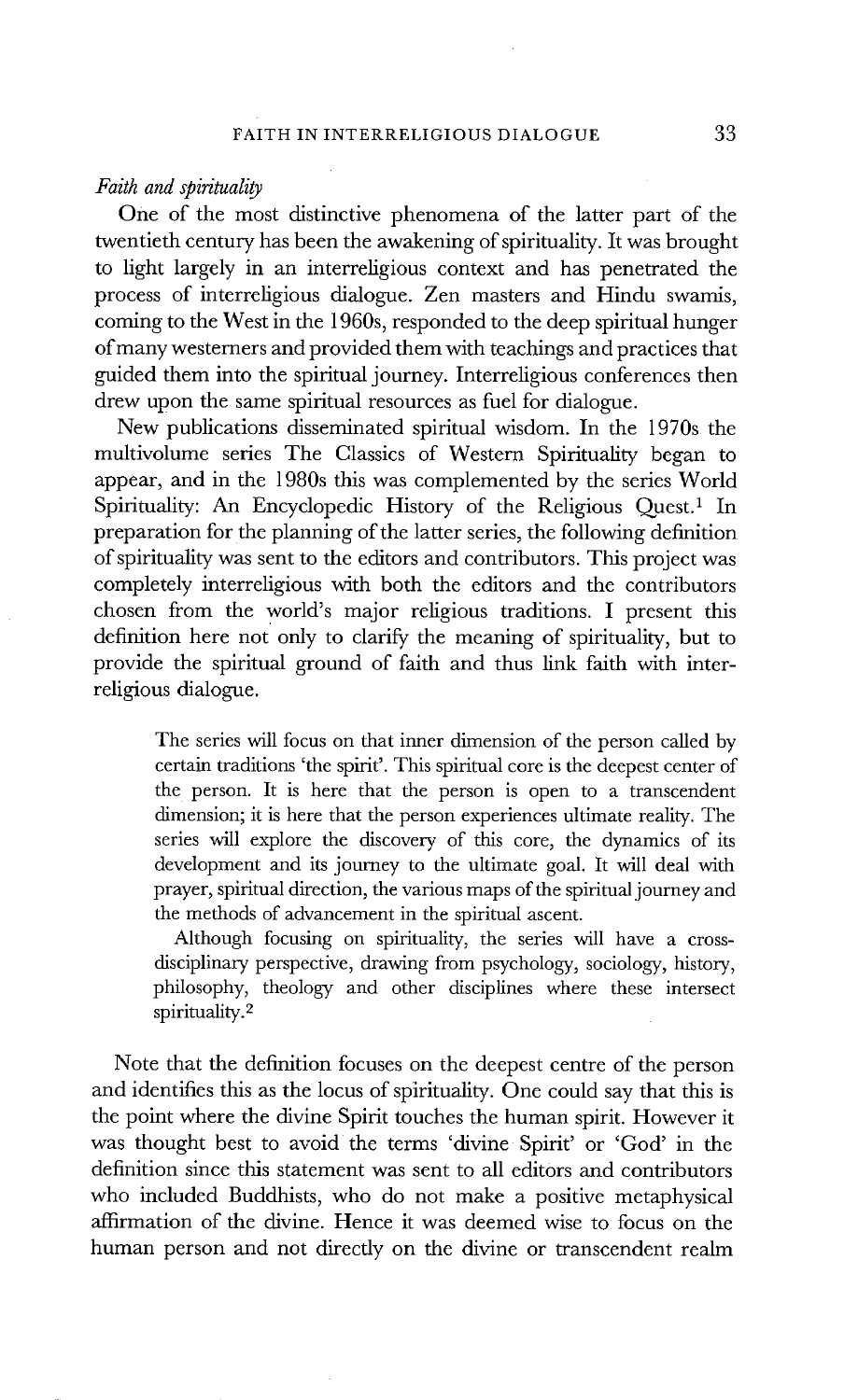since on that level there is considerable diversity among the religions. Yet the orientation of this centre of the person to the transcendent was thought absolutely essential to the definition even though the term 'transcendent' was left unspecified.

It is here at this juncture of the human and the transcendent  $-$  or we could say the human and mystery  $-$  that faith resides. It is faith that grasps and affirms the mystery  $-$  beyond the verification of our senses, beyond the logic of our reasoning. The mystery may be mediated by divine revelation, by the wisdom of saints, prophets and philosophers, by sacred texts, by the teaching function of the believing community. Then the communication of the mystery  $-$  this doctrine, these beliefs, these values  $-$  are received by the believers at the centre of their being, in the ground of their spirit, through the gift of grace and with loving trust and gratitude. It is here at the deepest level of the person, then, that faith is seeded and comes to fruition in the fullness of the spiritual life.

#### **Sharing** of faith

This precious gift of faith should not be hoarded but shared in interreligious dialogue. How can this be done? For most of us the best path to follow will be personal encounter with members of other religions. We should meet them not merely in the routine of their social and business lives, but on the level of their faith, in the deep sense of faith described above. On this level they and we can share not merely an abstract understanding of our beliefs and practices, but also the spiritual meaning of these beliefs and practices in our lives.

How can we reach this level? By 'passing over' into the value consciousness of another religion and 'coming back' enriched into our own. In his book The *way of all the earth,* John Dunne describes this process. He writes in his preface:

Is a religion coming to birth in our time? It could be. What seems to be occurring is a phenomenon we might call 'passing over', passing over from one culture to another, from one way of life to another, from one religion to another. Passing over is a shifting of standpoint, a going over to the standpoint of another culture, another way of life, another religion.

According to Dunne, passing over leads to a return: 'It is followed by an equal and opposite process we might call "coming back", coming back with new insight to one's own culture, one's own way of life, one's own religion'. Dunne sees this process as characteristic of our time: 'Passing over and coming back, it seems is the spiritual adventure of our time. It is the adventure I want to undertake and describe in this book. '3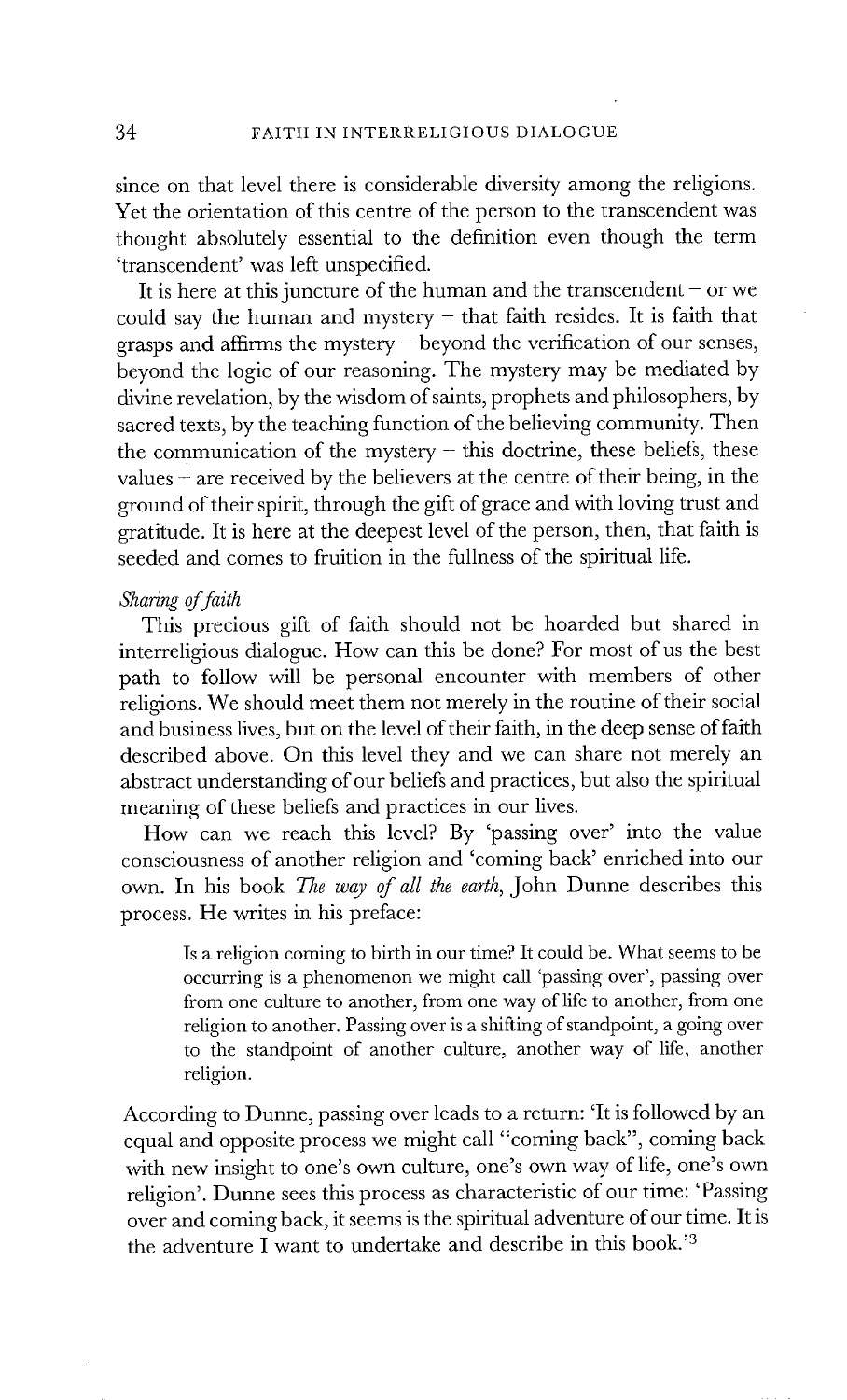I believe that we all have a capacity for empathy with another's spiritual values. I call this a 'shamanistic faculty'. In primal religions the shaman has the power to leave his body and travel to distant places, acquire knowledge, and return to pass this on to the community. In a similar fashion, in interreligious dialogue with our shamanistic faculty we can, as it were, leave our distinctive forms of consciousness and enter by way of empathy into the consciousness of others. In so doing we enter into their world of spiritual values  $-$  into their realm of faith  $-$  and experience this from the inside. Then we return enriched, bringing into our own world these values and a larger horizon of awareness.

I would like to illustrate with a personal experience the process of passing over and coming back. In 1956 1 had the opportunity to spend some time with the Sioux Indians on the Rosebud Reservation in South Dakota. I remember the day, while I was talking to a group of Sioux, when I felt my consciousness, as it were, extend itself out of my body and pass over into their consciousness. From that moment I felt I could see things from their perspective and experience their values from within their world. Also I could look back at my own world and see its values in a clearer light - but also its limitations! The insight of the moment grew over the following weeks. I became increasingly aware of human values that the Indians preserved and that we had lost: their love of the land, • their organic harmony with nature, their strong tribal ties, their sense of time as a flowing process rather than a static continuum to be divided into endless schedules, their immersion in myth and ritual, whose language and dynamics they understood with a primordial wisdom. I perceived also their religious sensibility: their awareness of the presence ofWakan tanka, or God, in nature and in their lives. Nature as a whole was sacred to them, as was life in all its dimensions.

When the passing over becomes mutual, a very special spiritual process is activated. I believe this is sparked by the dialogue partners touching each other's faith at the very core of their spiritual centres. Perhaps the most striking example of this for me occurred in the yearly dialogues on Hinduism and Christianity held at St Bonaventure University in Western New York State. In planning this project we decided on a specific strategy. Instead of treating Christianity and Hinduism in a general way, we chose to focus on the bhakti, or love, tradition of Hinduism and the Franciscan tradition in Christianity. We knew in advance that there were many similarities, but all involved were surprised to discover the scope and depth of the similarities. We entitled the discussion 'The Spiritual Path of Love in Hinduism and in the Franciscan Tradition'. The common theme of love, the theistic meta-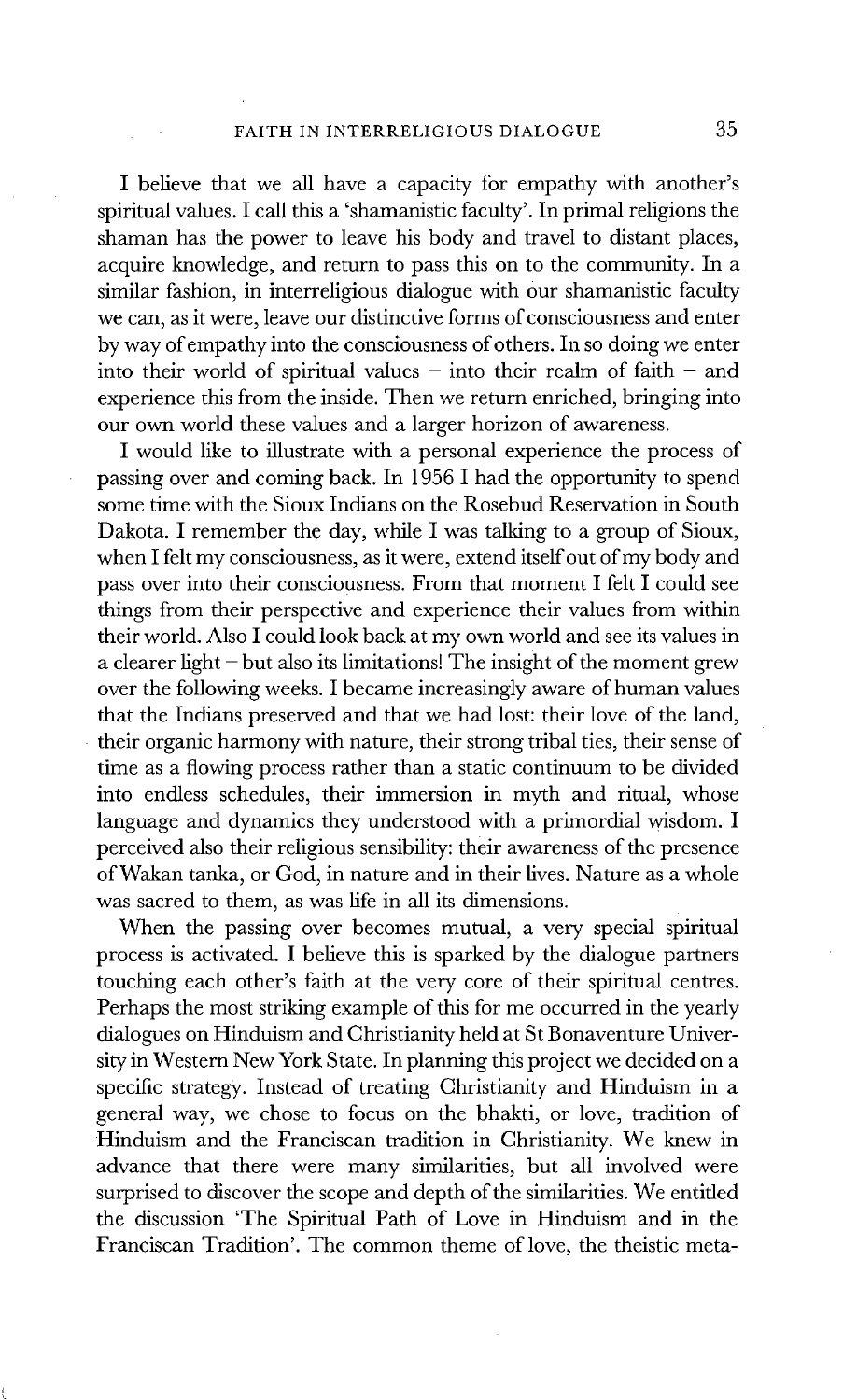physics, the doctrine of incarnation, and the varied techniques of practising devotion became clear in a new way in the comparison. Even the differences were clarified in the light of the common path of love. The Franciscans discovered in Hinduism a method of prayer remarkably similar to the meditations on the life of Christ which were developed in the medieval Franciscan milieu.

Although there is an advantage in choosing similar spiritual paths for dialogue, the strategy of selecting diverse paths can also be rich. I have found this to be the case in the ongoing dialogue I have had with R. Balasubramanian in preparation for a book we are jointly authoring entitled *Mysticism: Hinduism and Christian.* Although he is very familiar with the bhakti tradition in Hinduism, his own specialty and personal position is that of advaita or non-dualism. Although the dialogue does not overcome the basic differences in the positions, it does establish a relatedness through our mutual inquiry through faith.

## *The global context*

So far I have been concentrating on the inner aspect of faith and spirituality. Now I would like to see things from a global perspective, for our experience of faith and of interreligious dialogue have been shaped by forces that have been building up for centuries - forces that are not regional but global. Let us, as it were, travel into outer space and like the astronauts look back at the earth as a whole.

From our astronaut's position, let us look back in history to another period when the world religions were fundamentally shaped into their present form. If we look at the earth from our distant vantage point during the first millennium BCE, we would observe a remarkable phenomenon. From the period between 800-200 BCE, peaking about 500 BCE, a striking transformation of consciousness occurred around the earth in three geographic regions, apparently without the influence of one on the other. If we look at China, we will see two great teachers, Lao-tze and Confucius, from whose wisdom emerged the schools of Chinese philosophy. In India the cosmic, ritualistic Hinduism of the Vedas was being transformed by the Upanishads, while the Buddha and Mahavira ushered in two new religious traditions. In the same geographic region, Zoroaster emerged in Persia describing the struggle between good and evil. If we turn our gaze farther west, we observe a similar development in the eastern Mediterranean region. In Israel the Jewish prophets - Elijah, Isaiah and Jeremiah - called forth from their people a new moral awareness. In Greece western philosophy was born. The pre-Socratic cosmologists sought a rational explanation for the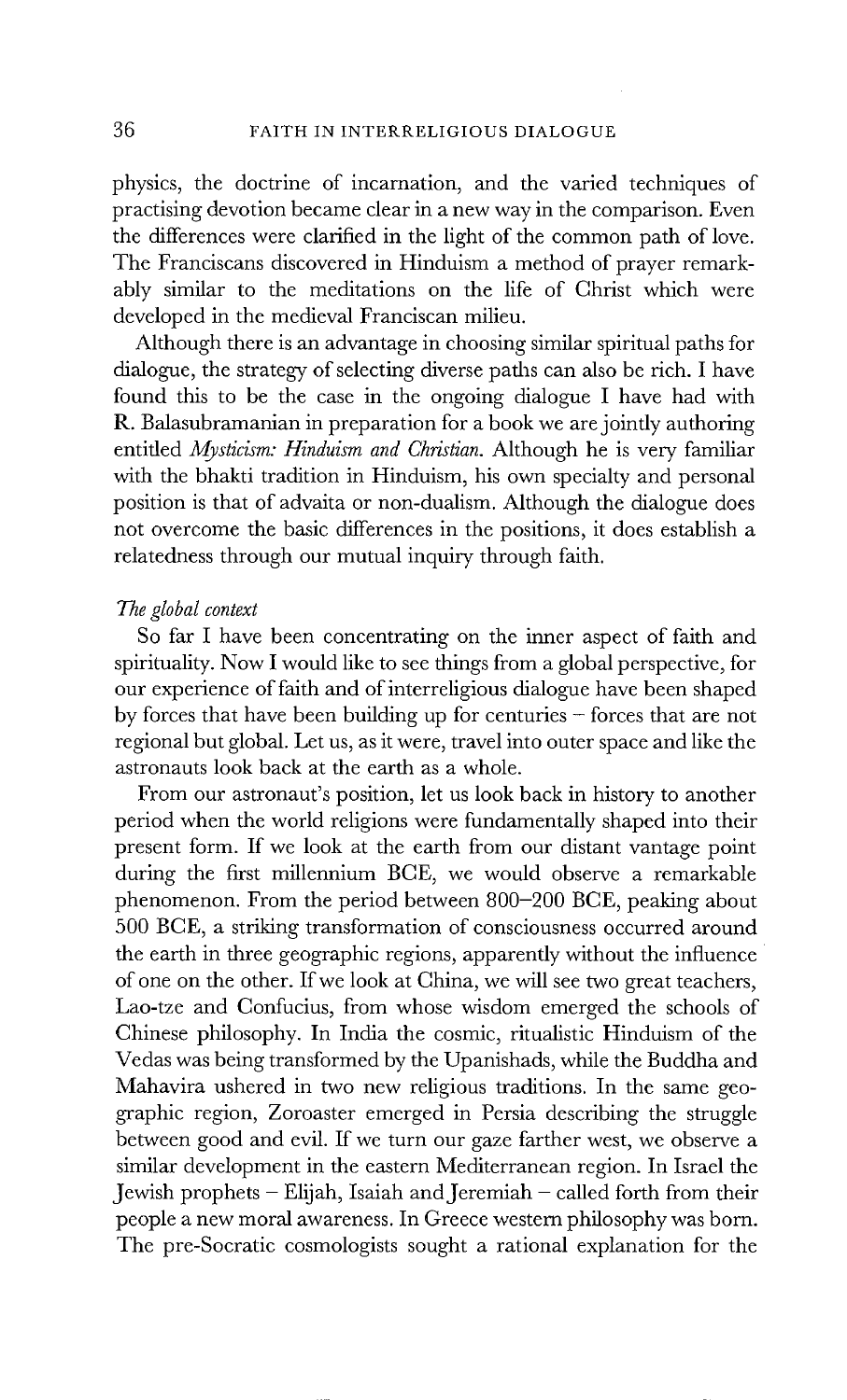universe; Socrates awakened the moral consciousness of the Athenians; Plato and Aristotle developed metaphysical systems.

It was Karl Jaspers, the German philosopher, who some forty-five years ago pointed out the significance of this phenomenon in his book *The origin and goal of history*.<sup>4</sup> He called this period from 800-200 BCE the Axial Period because 'it gave birth to everything which, since then, man has been able to be'. It is here in this period 'that we meet with the most deepcut dividing line in history. Man, as we know him today, came into being. For short, we may style this the "Axial Period".' Although the leaders who effected this change were philosophers and religious teachers, the change was so radical that it affected all aspects of culture; for it transformed consciousness itself. It was within the horizons of this form of consciousnegs that the great civilizations of Asia, the Middle East and Europe developed.

What is this structure of consciousness and how does it differ from pre-Axial consciousness? Prior to the Axial Period the dominant form of consciousness was cosmic, collective, tribal, mythic and ritualistic. This is the *characteristic* form of consciousness of primal peoples. The consciousness of the tribal cultures was intimately related to the cosmos and to the fertility cycles of nature. Thus there was established a rich and creative harmony between primal peoples and the world of nature, a harmony which was explored, expressed and celebrated in myth and ritual.

The Axial Period ushered in a radically new form of consciousness. Whereas primal consciousness was tribal, Axial consciousness was individual. 'Know thyself' became the watchword of Greece; the Upanishads identified the *atman,* the transcendent centre of the self. The Buddha charted the way of individual enlightenment; the Jewish prophets awakened individual moral responsibility. This sense of individual identity, as distinct from the tribe and from nature, is the most characteristic mark of Axial consciousness. From this flow other characteristics: consciousness that is self-reflective, analytic, and that can be applied to nature in the form of scientific theories, to society in the form of social critique, to knowledge in the form of philosophy, to religion in the form of mapping an individual spiritual journey.

Although Axial consciousness brought many benefits, it involved loss as well. It severed the harmony with nature and the tribe. Axial persons were in possession of their own identity, it is true, but they had lost their organic relation to nature and community. They now ran the risk of being alienated from the matrix of being and life. With their new powers, they could criticize the social structure and by analysis discover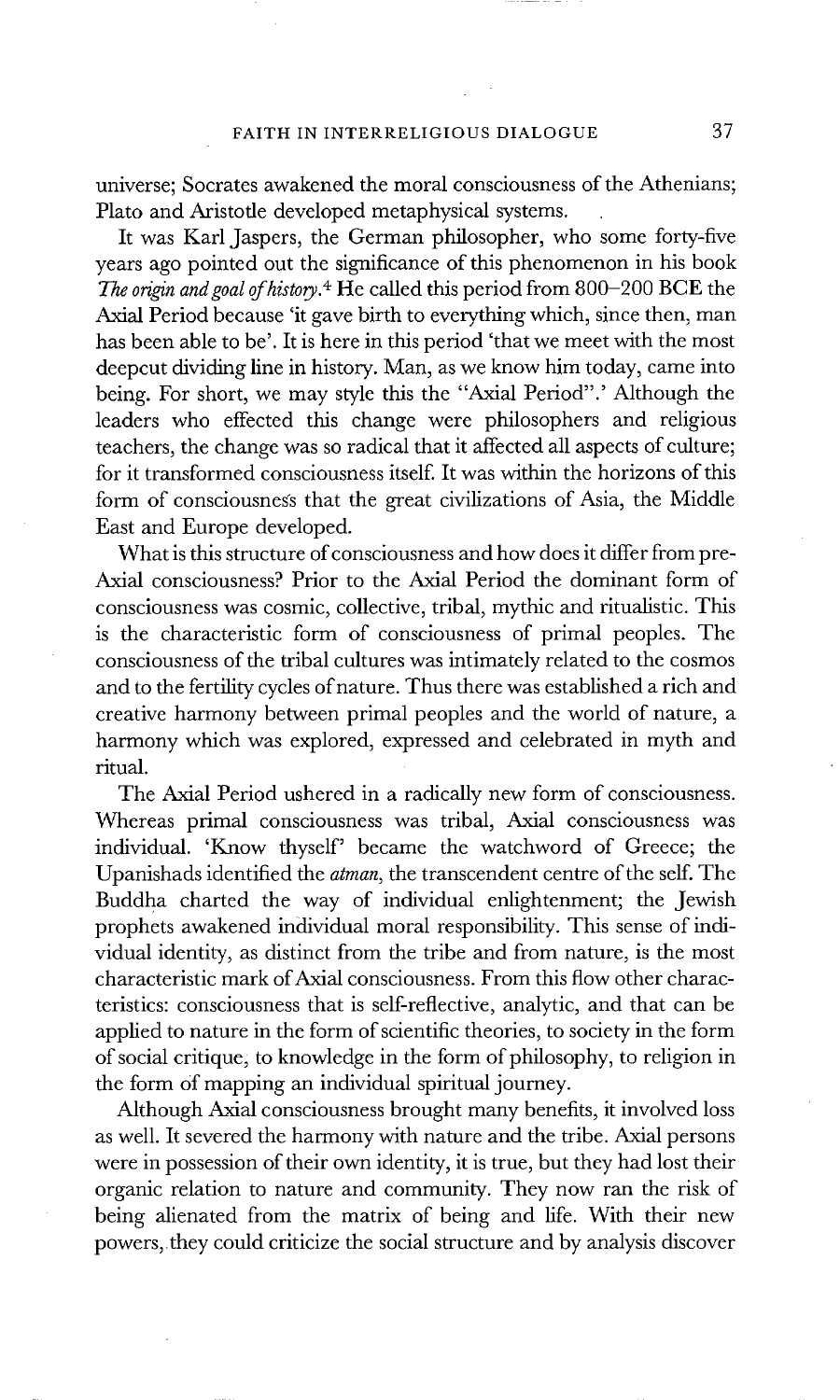the abstract laws of science and metaphysics, but they might find themselves mere spectators of a drama of which in reality they were an integral part.

The emergence of Axial consciousness was decisive for religions, since it marked the divide in history where the major religions emerged and separated themselves from their primal antecedents. The great religions of the world as we know them today are the product of the Axial Period. Hinduism, Buddhism, Taoism, Confucianism and Judaism took shape in their classical form during this period; and Judaism provided the base for the later emergence of Christianity and Islam.

# *The Second Axial Period*

If we shift our gaze from the first millennium BCE to the eve of the twenty-first century, we can discern another transformation of consciousness. It is so. profound and far-reaching that I call it the Second Axial Period. Like the first it is happening simultaneously around the earth, and like the first it will shape the horizon of consciousness for future centuries. Not surprisingly, too, it will have great significance for world religions, which were constituted in the First Axial Period. However, the new form of consciousness is different from that of the First Axial Period. Then it Was individual consciousness, now it is global consciousness.

In order to understand better the forces at work in the Second Axial Period, I would like to draw from the thought of the palaeontologist Pierre Teilhard de Chardin. In the light of his research in evolution, he charted the development of consciousness from its roots in the geosphere and biosphere and into the future. In a process which he calls 'planetization', he observed that a shift in the forces of evolution had occurred over the past hundred years. This shift is from divergence to convergence. When human beings first appeared on this planet, they clustered together in family and tribal units, forming their own group identity and separating themselves from other tribes. In this way humans diverged, creating separate nations and a rich variety of cultures. However, the spherical shape of the earth prevented unlimited divergence. With the increase in population and the rapid development of communication, groups could no longer remain apart. After dominating the process for millennia, the forces of divergence have been superseded by those of convergence. This shift to convergence is drawing the various cultures into a single planetized community. Although we have been conditioned by thousands of years of divergence, we now have no other course open to us but to co-operate creatively with the forces of convergence as these are drawing us toward global consciousness. 5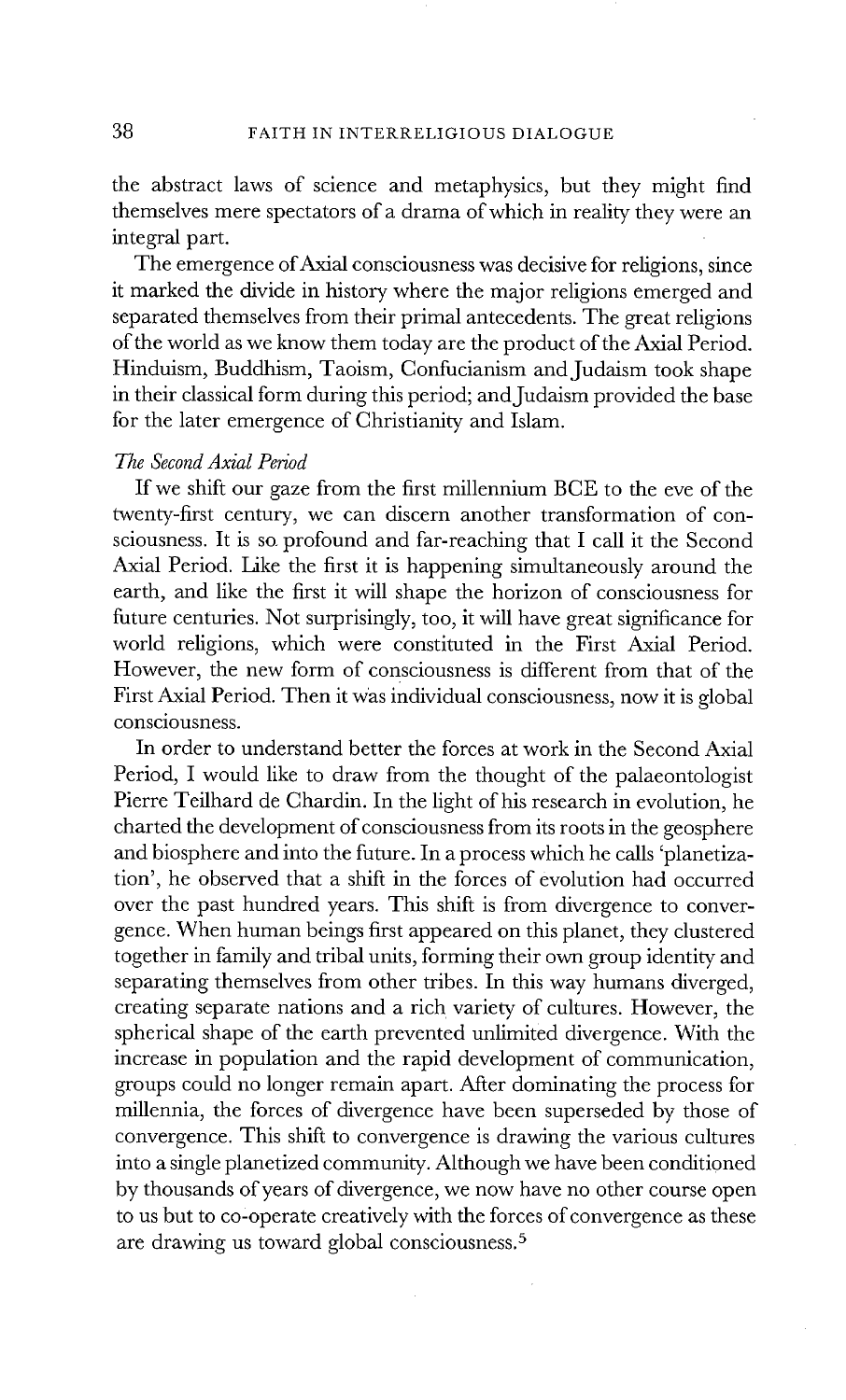According to Teilhard this new global consciousness will not level all differences among peoples; rather it will generate what he calls creative unions in which diversity is not erased but intensified. His understanding of creative unions is based on his general theory of evolution and the dynamic which he observes throughout the universe. From the geosphere to the biosphere to the realm of consciousness, a single process is at work, which he articulates as the law of 'complexity-consciousness' and 'union differentiates'. 'In any domain,' he says, 'whether it be the cells of a body, the members of a society or the elements of a spiritual synthesis - *union differentiates*.<sup>36</sup> From subatomic particles to global consciousness, individual elements unite in what Teilhard calls centre to centre unions. By touching each other at the creative core of their being, they release new energy which leads to more complex units. Greater complexity leads to greater interiority which, in turn, leads to more creative unions. Throughout the process, the individual elements do not lose their identity, but rather deepen and fulfil it through union. At this point of history, because of the shift from divergence to convergence, the forces of planetization are bringing about an unprecedented complexification of consciousness through the convergence of cultures and religions.

In the light of Teilhard's thought, then, we can better understand the meeting of religions on the eve of the twenty-first century. The world religions are the product of the First Axial Period and the forces of divergence. Although in the first millennium BCE, there was a common transformation of consciousness, it occurred in diverse geographical regions within already differentiated cultures. In each case the religion was shaped by this differentiation in its origin, and developed along differentiated lines. This produced a remarkable richness of spiritual wisdom, of spiritual energies and of religious-cultural forms to express, preserve and transmit this heritage. Now that the forces of divergence have shifted to convergence, the religions must meet each other in centre to centre unions, discovering what is most authentic in each other, releasing creative energy toward a more complexified form of religious consciousness.

This global consciousness, complexified through the meeting of cultures and religions, is only one characteristic of the Second Axial Period. The consciousness of this period is global in another sense: namely, in rediscovering its roots in the earth. At the very moment when the various cultures and religions are meeting each other and creating a new global community, our life on the planet is being threatened. The very tools which we have used to bring about this convergence  $-$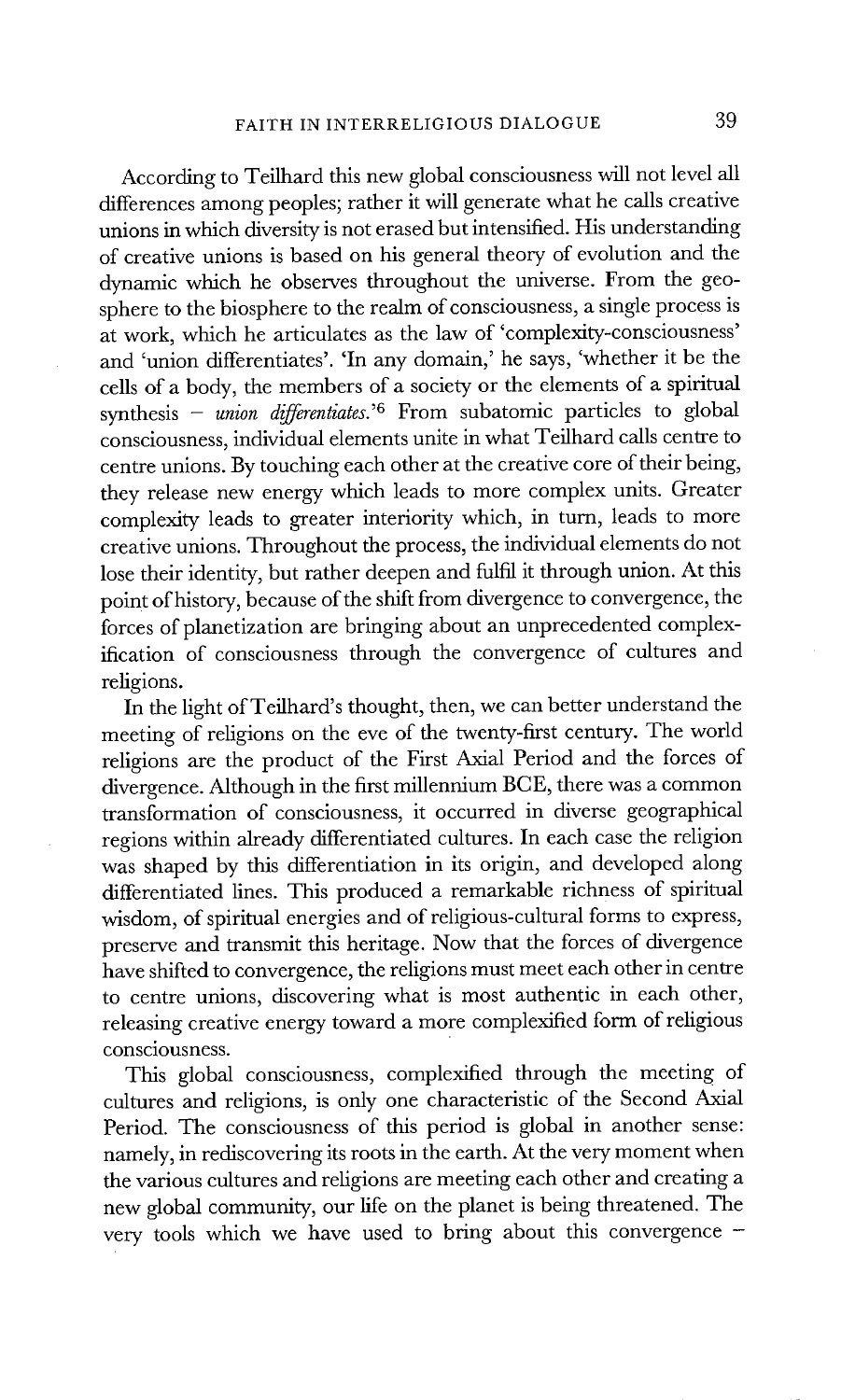industrialization and technology  $-$  are undercutting the biological support system that sustains life on our planet. The future of consciousness, or even life on the earth, is shrouded in a cloud of uncertainty by the pollution of our environment, the depletion of natural resources, the unjust distribution of wealth, the stockpiling of nuclear weapons. Unless the human community reverses these destructive forces, we may not survive far into the twenty-first century.

The human race as a whole  $-$  all the diverse cultures and the religions **-** must face these problems squarely. In this Second Axial Period we must rediscover the dimensions of consciousness of the spirituality of the primal peoples of the pre-Axial Period. As we saw, this consciousness was collective and cosmic, rooted in the earth and the life cycles. We must rapidly appropriate that form of consciousness or perish from the earth. However, I am not suggesting a romantic attempt to live in the past, rather that the evolution of consciousness proceeds by way of recapitulation. Having developed self-reflective, analytic, critical consciousness in the First Axial Period, we must now, while retaining these values, reappropriate and integrate into that consciousness the collective and cosmic dimensions of the pre-Axial consciousness. We must recapture the unity of tribal consciousness by seeing humanity as a single tribe. And we must see this single tribe related organically to the total cosmos. This means that the consciousness of the twenty-first century will be global from two perspectives: (1) from a horizontal perspective, cultures and religions are meeting each other on the surface of the globe, entering into creative encounters that will produce a complexified collective consciousness; (2) from a vertical perspective, they must plunge their roots deep into the earth in order to provide a stable and secure base for future development. This new global consciousness must be organically ecological, supported by structures that will ensure justice and peace. In the Second Axial Period this twofold global consciousness is not only a creative possibility to enhance the twenty-first century; it is an absolute necessity if we are to survive. 7

This, I believe, is the larger spiritual process in which interreligious dialogue is emerging and in which faith can best be explored. This is a global process, leading to global spirituality. In the light of this process we must assimilate our past critically and creatively; and we must share the resources of our faith with others and at the same time be enriched by them. To enter this process calls for not only great spiritual depth but penetrating discernment into the similarities and differences among religions and the complex modes of their interrelatedness. It calls for a new wisdom which will discover that the human race is on a common